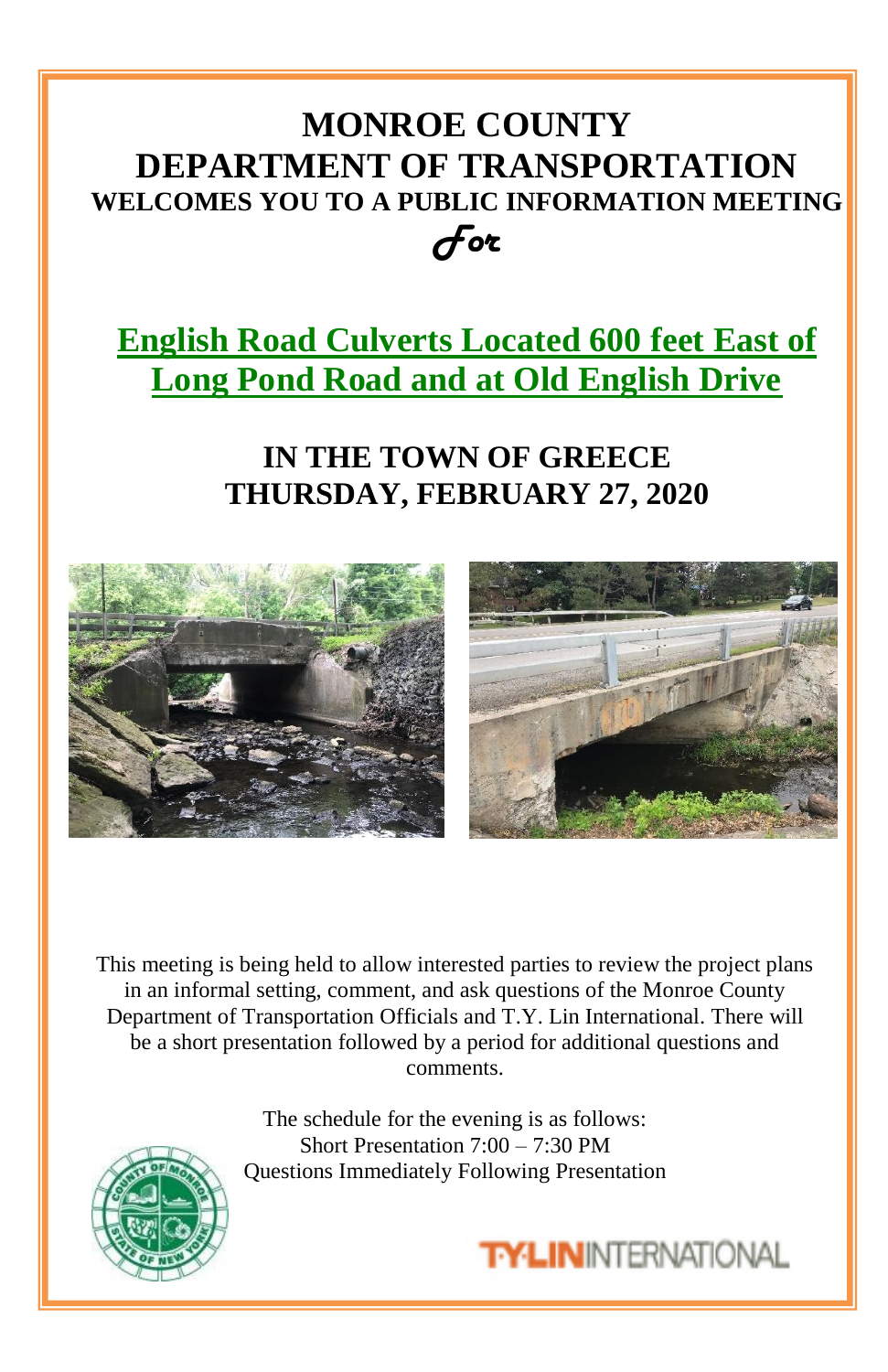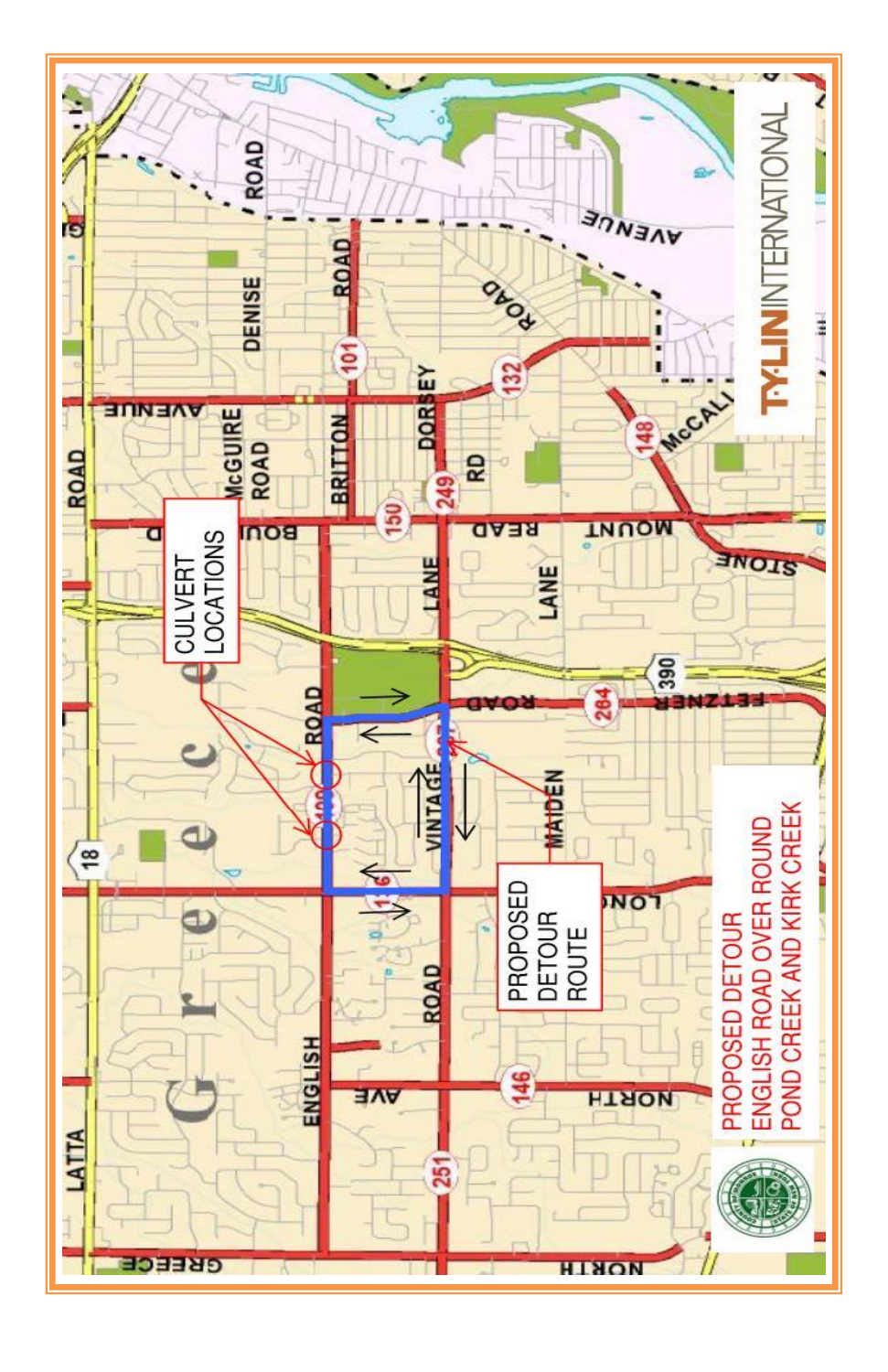| <b>Project Objective:</b>                                            | Replace/rehabilitate the two culverts to meet<br>current structural, hydraulic and geometric codes<br>and standards.                                                                                                             |                                                         |
|----------------------------------------------------------------------|----------------------------------------------------------------------------------------------------------------------------------------------------------------------------------------------------------------------------------|---------------------------------------------------------|
| <b>Proposed Alternative:</b>                                         | Replacement of both existing culverts                                                                                                                                                                                            |                                                         |
| <b>Roadway Information:</b>                                          | <b>Existing</b>                                                                                                                                                                                                                  | Proposed                                                |
| <b>Travel Lane Width:</b>                                            | $11 \text{ ft}$                                                                                                                                                                                                                  | $11 \text{ ft}$                                         |
| <b>Shoulder Width:</b>                                               | Varies                                                                                                                                                                                                                           | 6 <sub>ft</sub>                                         |
| <b>Structure Information:</b>                                        | <b>Existing</b>                                                                                                                                                                                                                  | Proposed                                                |
| <b>Round Pond Creek</b><br><b>Year Constructed:</b><br><b>Type:</b>  | 1936<br><b>Concrete Slab</b>                                                                                                                                                                                                     | 2021<br>Concrete - 3-Sided<br><b>Structure</b>          |
| Size:                                                                | 15-foot opening                                                                                                                                                                                                                  | 15-foot opening                                         |
| <b>Kirk Creek:</b><br><b>Year Constructed:</b>                       | 1933                                                                                                                                                                                                                             | 2021                                                    |
| Type:<br>Size:                                                       | <b>Concrete Slab</b><br>12-foot opening                                                                                                                                                                                          | Concrete 3-Sided<br><b>Structure</b><br>12-foot opening |
|                                                                      |                                                                                                                                                                                                                                  |                                                         |
| <b>Additional Right-of-way:</b>                                      | Some Temporary and Permanent Easements are<br>anticipated                                                                                                                                                                        |                                                         |
| <b>Pedestrian Access:</b>                                            | Pedestrians will not be allowed in the work area<br>during construction.                                                                                                                                                         |                                                         |
| <b>Environmental</b><br><b>Classification and</b><br><b>Permits:</b> | <b>SEQRA Type II</b><br><b>Joint NYSDEC/USACE Permit Application</b>                                                                                                                                                             |                                                         |
| <b>Maintenance of Traffic:</b>                                       | A local detour will be provided. See attached<br>maps. These culverts will be constructed one at a<br>time. Direct access to Old English Drive from<br>English Road will be closed during construction<br>of Kirk Creek Culvert. |                                                         |
| <b>Anticipated Schedule:</b>                                         | Begin Construction: Spring 2021<br><b>End Construction: Fall 2021</b>                                                                                                                                                            |                                                         |
| <b>Contact Person:</b>                                               | Henry Herdzik, PE<br>$(585)$ 753-7729 – voice<br>HHerdzik@monroecounty.gov - email                                                                                                                                               |                                                         |